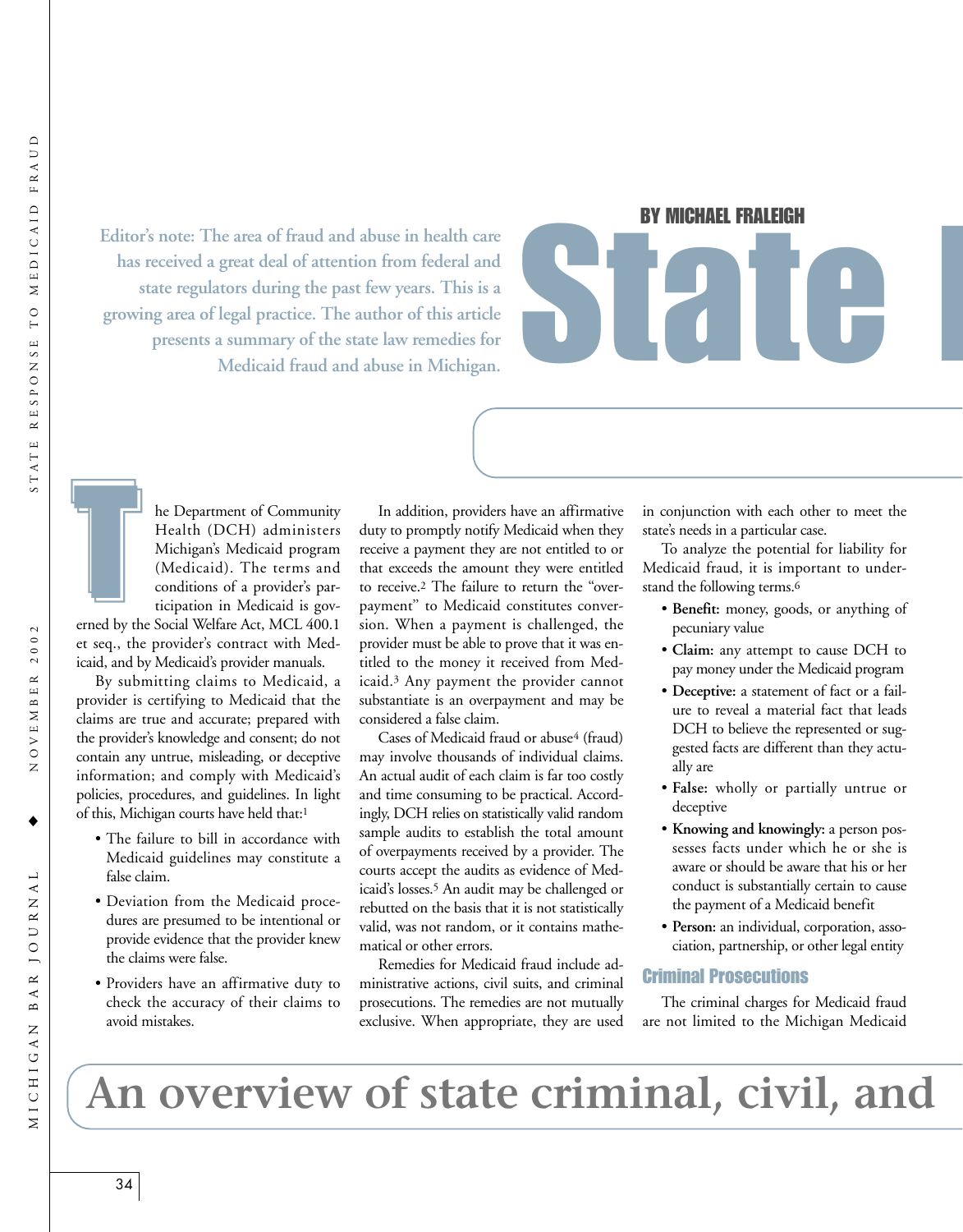NOVEMBER 2002 NOVEMBER 2002

♦

RRS JOHRS **Medicaid Fraud a** RESUIRS"

False Claims Act (MFCA), codified at MCL 400.601–MCL 400.613. Charges against a provider may be based on any criminal statute that is violated by a person that defrauds Medicaid. This includes falsification of a medical record,7 obstruction of justice,8 money laundering,9 criminal enterprise,10 and computer fraud.11 It also includes conspiracy, accessory, aiding and abetting, and attempts of any crime committed during the submission of false claims.

Prosecutions are not limited to the individuals directly involved in the fraud. Consultants, accountants, attorneys, and other persons indirectly involved in the fraud may also be prosecuted.

False claims are often brought under the MFCA. The most frequently used section of the MFCA is MCL 400.607(1). This section of the act requires proof that the accused, knowingly made, presented, or caused a false claim to be made or presented to Medicaid. An error or mistake will not support a false claim charge unless the person's course of conduct indicates a systemic or persistent tendency to cause inaccuracies in the claims submitted to Medicaid. In such a case, the person is considered to have knowledge of

and to have intended the submission of the false claims.

The penalty for violation of MCL 400.607(1) is imprisonment for up to four years and/or a fine of up to \$50,000.

Medicaid providers are required to provide goods and services that are medically necessary as defined by professionally accepted standard of care. It is a felony to submit a claim to Medicaid for providing goods or services that are not medically necessary.12 The felony is punishable by imprisonment for up to four years and/or a fine of not more than \$50,000.

MCL 400.607(2) of the MFCA applies primarily to health care providers other than health facilities or agencies. A health facility or agency is not liable under this section unless it acted in concert with a physician or other provider to falsely represent the medical necessity of the goods or services provided to a Medicaid recipient.

The MFCA, MCL 400.604, prohibits soliciting, offering, or accepting a bribe or kickback for furnishing goods or services or referring patients for goods or services.13 The bribe or kickback may be anything of value, including money, reduced rent, services,

goods or rebate on the provider's fee, or the patient's copayment. A violation of this section is a felony punishable by up to four years imprisonment and/or a fine of up to \$30,000.

Hospitals, skilled nursing facilities, intermediate nursing facilities, and home health agencies are required to obtain certification prior to Medicaid participation. If a facility fails to maintain its certification, it cannot participate in the Medicaid program. In order to safeguard Medicaid recipients, the legislature has made it a felony to make a false statement or representation of material fact regarding the conditions in or operation of a facility in order to obtain or maintain the required certification.14 A violation of this section may be punished by imprisonment for up to four years and/or a fine of up to \$30,000.

Courts are required to order restitution based on the defendant's ''course of conduct.''15 Accordingly, the actual dollar value of the specific Medicaid fraud counts charged in the criminal complaint is irrelevant in determining the amount of restitution to be ordered by the court.16 The defendant is required to fully repay all of the money illegally

 **administrative remedies**

*The points of view and opinions stated in this article are those of the author and may not represent the official position of Jennifer M. Granholm, attorney general of the state of Michigan.*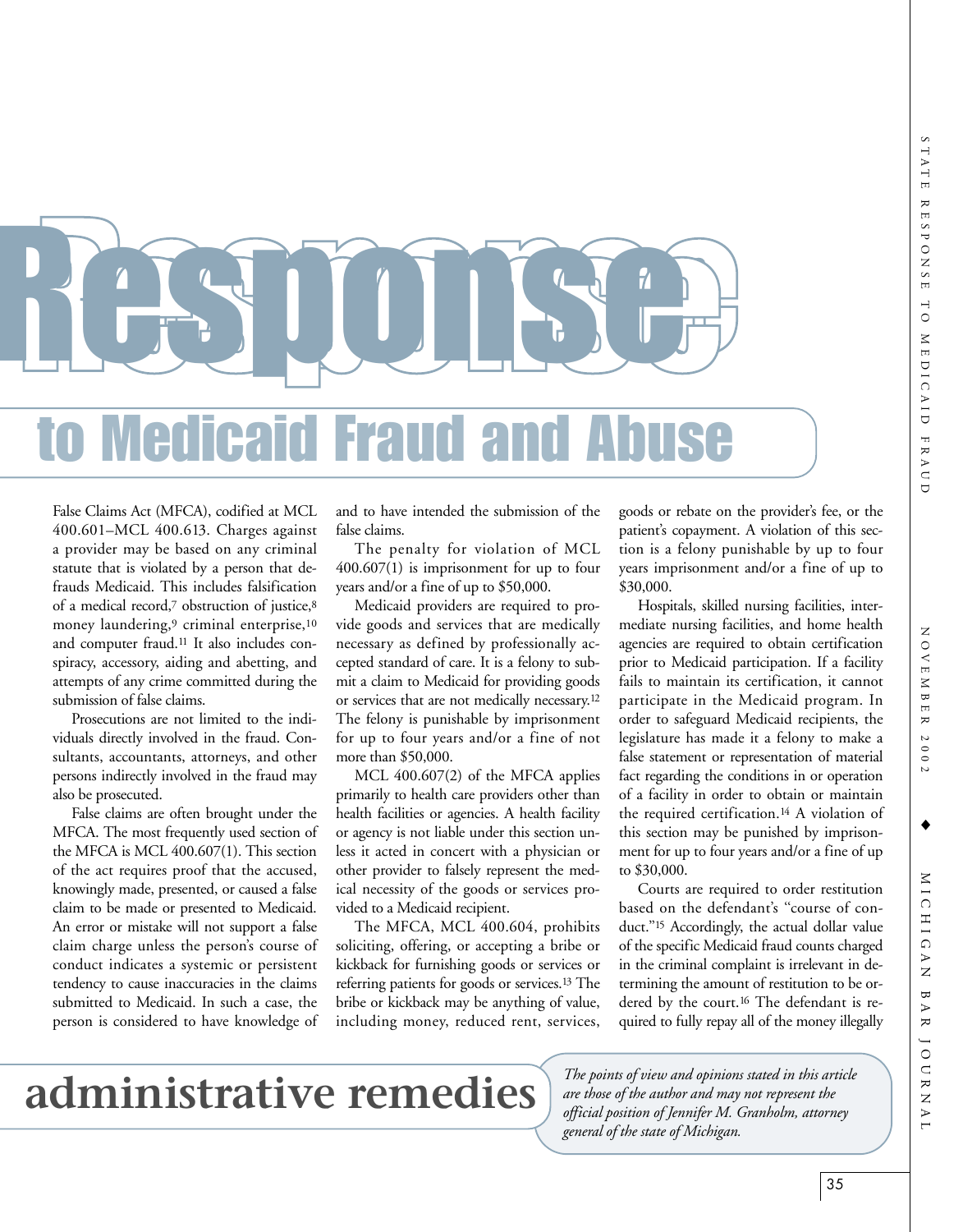$\blacktriangleleft$  $\mathbf{r}$ 

MICHIGAN

on a contract theory, such as breach of contract or unjust enrichment, for the submission of false claims and/or the failure to provide the required services.

to pay the restitution.

Civil Remedies

The MFCA requires the court to award the state a civil penalty against any person who through fraud, making a fraudulent statement, or knowingly concealing a material fact, receives Medicaid money that the person is not entitled to receive.19 The civil penalty is required to be imposed as the result of a civil suit or criminal prosecution and is equal to:

A Medicaid provider is contractually and statutorily obligated to provide care to Medicaid recipients, consistent with state and federal statutes, rules, and guidelines. A provider breaches its contract with Medicaid when it fails to provide the required level of care or comply with the conditions of Medicaid participation. Accordingly, the state may recover

received from Medicaid by the course of conduct described in the criminal complaint. An order of restitution is a judgment and lien on *all* of the assets of the defendant.17 If the defendant is financially able to do so, the restitution order must be paid immediately.18 The law does not allow the defendant to keep vacation property, retirement accounts, investments, luxury vehicles, or other assets that may be used to pay restitution. Accordingly, a detailed and thorough review of the defendant's assets is required. After inventorying the defendant's assets, the court should order the liquidation of the assets necessary

- the total amount of the false claim; plus
- three times the damages suffered by the state

The damages equal the sum of the Medicaid overpayment,20 plus lost interest, investigative costs, audit costs, and costs of litigation, including attorney fees.

#### State Administrative Sanctions

The Director of DCH (director) has the authority to impose administrative sanctions on providers that voluntarily participate in Medicaid.

### Fast Facts

**Medicaid providers have an affirmative duty to promptly notify Medicaid when they receive a payment they aren't entitled to.**

**Remedies for Medicaid fraud include administrative actions, civil suits, and criminal prosecution.**

**If a facility fails to maintain its certification, it cannot participate in the Medicaid program.**

The director may issue an emergency order to protect the public health, safety, or welfare; Medicaid recipients; or Medicaid funds. Circumstances that warrant emergency action by DCH include, a reasonable belief that:21

- The provider has submitted claims for services that were medically unnecessary, inappropriate, or of inferior quality and that the provider's continued participation constitutes a threat to the public's or Medicaid recipient's health, welfare, or safety.
- The provider has violated the MFCA, the Health Care False Claim Act,<sup>22</sup> or a similar statute of another state or the federal government.
- An overpayment may not be recovered.
- The provider is refusing to:
	- provide the records necessary to document its claims to DCH, the attorney general, or federal authorities; or
	- make or file statutorily required disclosures regarding the ownership of its business or sharing of payments for services provided to Medicaid recipients.

If the director determines that emergency action is warranted, he can summarily suspend all payments to the provider or suspend the provider's participation in Medicaid.23 The sanctions are effective on the latter of the date specified in the order or the date the order is served on the provider. The order is not stayed by an administrative or judicial appeal.

A hearing is not required before issuing an emergency order. A hearing may be requested after the order is issued. The hearing is a contested case under the Administrative Procedures Act24 and will determine whether the emergency order is supported by competent, material, and substantial evidence.

If a provider fails to conform to professionally accepted standards of medical practice, the director of DCH may:25

- refuse to enroll the provider
- terminate the providers contract and program participation
- suspend the provider indefinitely or for a specified period of time
- place the provider on probation with controls and supervision on the providers practice and submission of claims

The director must refuse to enroll a provider or terminate a provider's participation in Medicaid if the provider:26

- is convicted of Medicaid fraud, health care fraud, or a substantially similar statute of another state of the federal government
- is convicted of a criminal offense related to the provider's practice of health care in any jurisdiction
- continues or reinitiates a practice for which the provider was previously sanctioned
- dispenses, renders, or provides goods or services without the appropriate physician's order
- attempts to avoid providing or refuses to provide DCH, the attorney general, or the federal government with access to